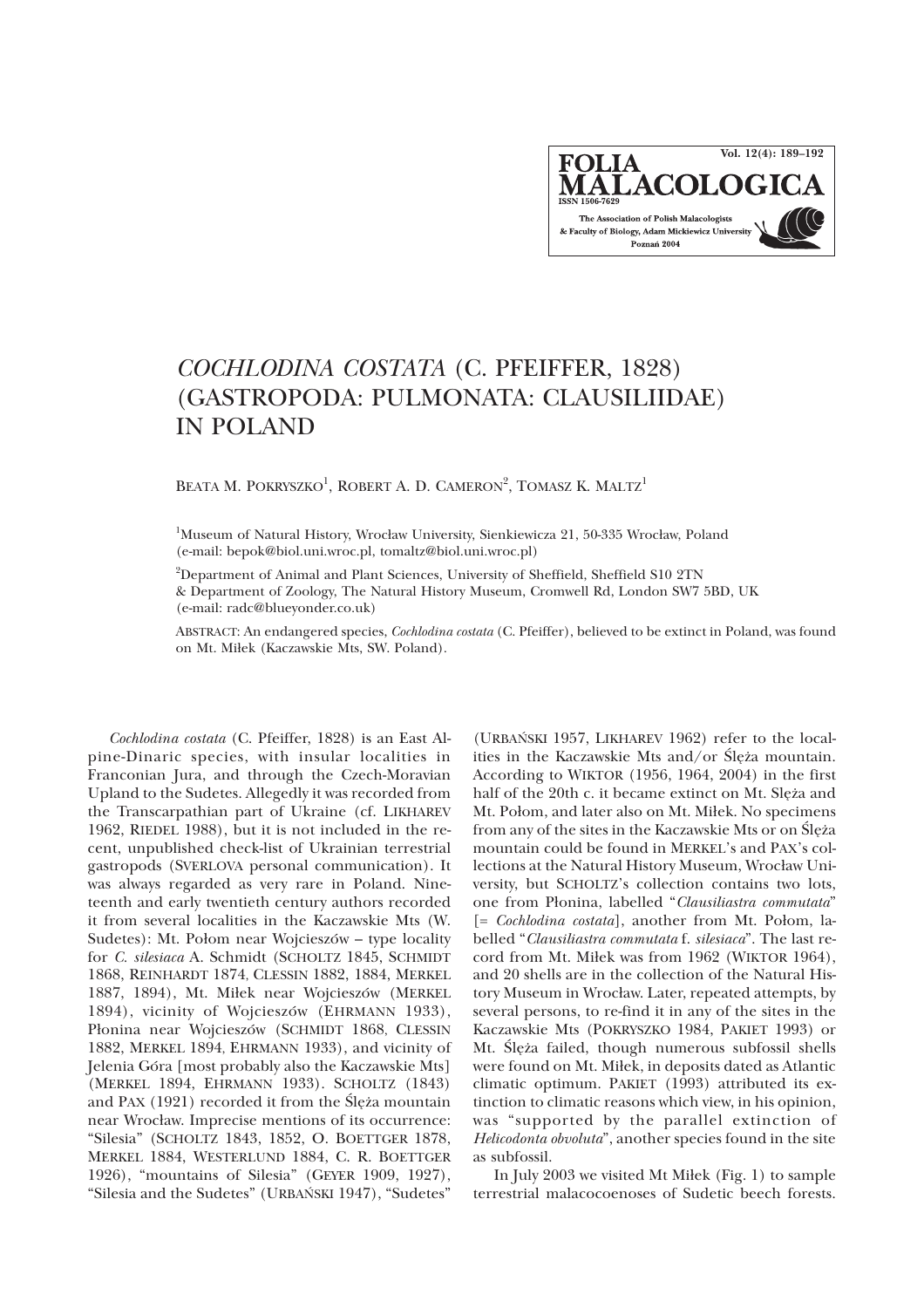

Fig. 1. Map showing the location of the Kaczawskie Mts (asterisk), the exact location of the site and the type locality of *C. commutata silesiaca* (arrows)

In a litter sample we found seven live specimens of *C. costata* (Fig. 2), two fresh and two very much damaged but identifiable shells. The material is in the collection of the Natural History Museum, Wrocław Univer-



Fig. 2. *Cochlodina costata* (left) and *C. laminata* (right) from Mt. Miłek. Photo J. MACIĄŻEK

sity (5 entire and 3 damaged shells) and in the collection of RADC (3 shells).

The site (Fig. 1) is the eastern peak of Miłek, Cisowa (594 m a.s.l.), one of the two peaks of the mountain, and the area just below it, south-west-facing. It is a beechwood, with a slight admixture of old sycamore and ash trees, with limestone crags, a thick litter layer and rather many pieces of rotting timber. The herb layer includes mainly *Mercurialis perennis* and *Convallaria majalis*.

The snail community in the site is rich and typical of undisturbed forests on calcareous substratum. It includes the following species (the list based on POKRY-SZKO 1984 and the 2003 sample): *Carychium tridentatum* (Risso), *Cochlicopa lubrica* (O. F. Müller), *Columella edentula* (Draparnaud), *Vertigo pusilla* O. F. Müller, *Acanthinula aculeata* (O. F. Müller), *Orcula doliolum* (Bruguière), *Ena montana* (Draparnaud), *E. obscura* (O. F. Müller), *Punctum pygmaeum* (Draparnaud), *Discus rotundatus* (O. F. Müller), *Arion rufus* (Linnaeus),

Table 1. Shell measurements of specimens from Mt Miłek

|                                           | 1962 population | 2003 population |
|-------------------------------------------|-----------------|-----------------|
| Shell height<br>$\lceil$ mm $\rceil$      | 13.60-16.00     | 14.07-14.87     |
|                                           | mean 14.91      | mean 14.58      |
|                                           | SD 0.634        | SD 0.240        |
| Shell width<br>[mm]                       | 2.93-3.33       | $2.93 - 3.33$   |
|                                           | mean 3.11       | mean $3.14$     |
|                                           | SD 0.108        | SD 0.157        |
| Aperture height<br>[mm]                   | $3.20 - 3.60$   | $3.20 - 3.47$   |
|                                           | mean 3.43       | mean 3.34       |
|                                           | SD 0.131        | SD 0.083        |
| Aperture width<br>[mm]                    | $2.27 - 2.67$   | $2.20 - 2.47$   |
|                                           | mean $2.50$     | mean 2.34       |
|                                           | SD 0.121        | SD 0.090        |
| Body whorl height<br>$\lceil$ mm $\rceil$ | $5.60 - 6.40$   | 5.33-5.60       |
|                                           | mean 5.95       | mean 5.47       |
|                                           | SD 0.195        | SD 0.094        |
| Number of whorls                          | $10.2 - 11.8$   | $10.5 - 11.2$   |
|                                           | mean 11.11      | mean 10.94      |
|                                           | SD 0.361        | SD 0.239        |
| Height/width ratio                        | 4.38-5.36       | 4.34-5.02       |
|                                           | mean 4.79       | mean $4.65$     |
|                                           | SD 0.255        | SD 0.276        |
| Aperture<br>height/width ratio            | $1.30 - 1.48$   | $1.32 - 1.52$   |
|                                           | mean 1.37       | mean $1.43$     |
|                                           | SD 0.051        | SD 0.058        |
| Relative height<br>of body whorl          | $0.37 - 0.43$   | $0.37 - 0.39$   |
|                                           | mean $0.40$     | mean $0.38$     |
|                                           | SD 0.016        | SD 0.008        |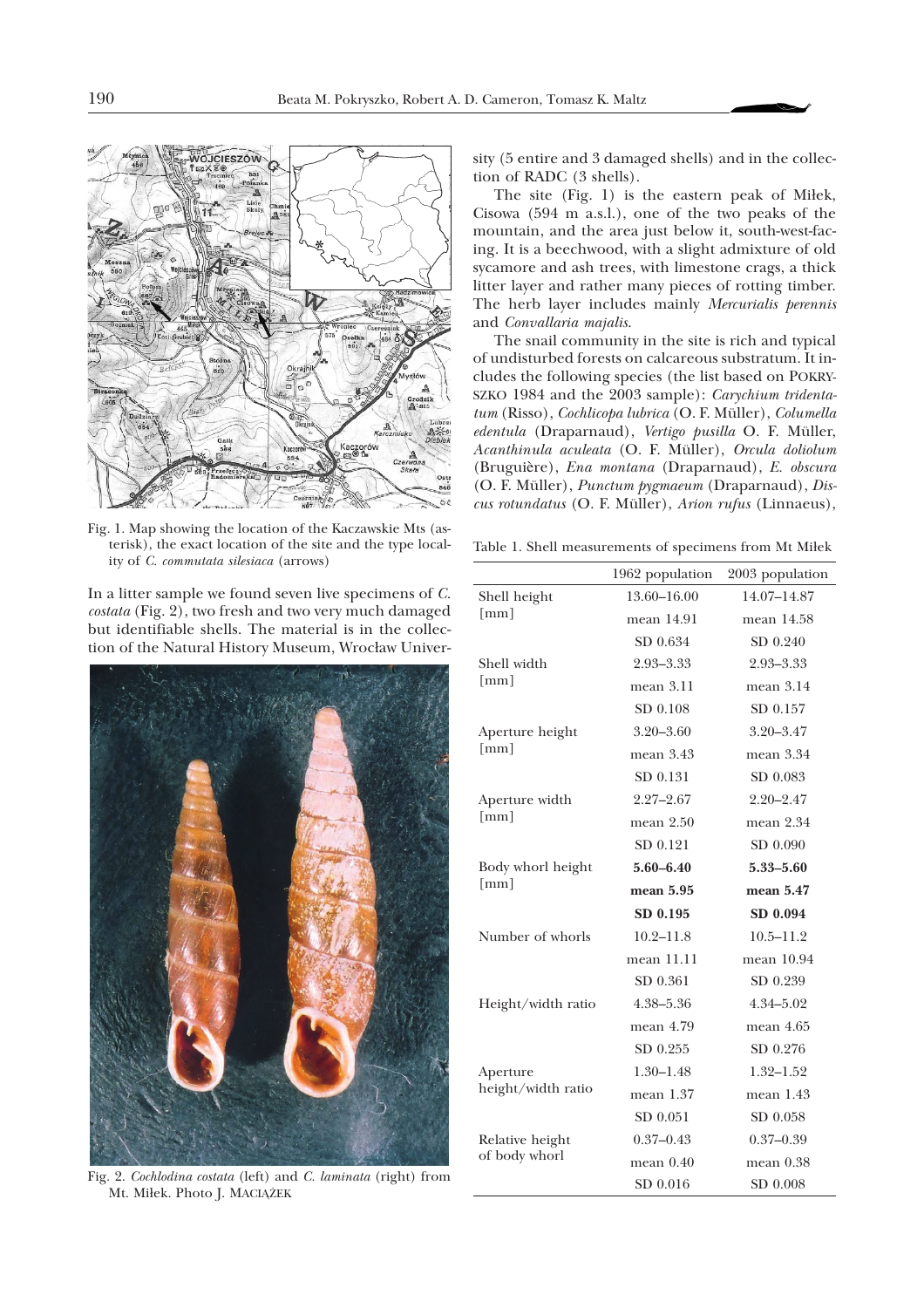

*A. subfuscus* (Draparnaud), *A. silvaticus* Lohmander, *Vitrina pellucida* (O. F. Müller), *Semilimax semilimax* (Férussac), *Vitrea diaphana* (Studer), *Aegopinella pura* (Alder), *Ae. minor* (Stabile), *Nesovitrea hammonis* (Ström), *Oxychilus cellarius* (O. F. Müller), *Daudebardia rufa* (Draparnaud), *Tandonia rustica* (Millet), *Limax cinereoniger* Wolf, *Limax tenellus* (O. F. Müller), *Lehmannia marginata* (O. F. Müller), *Boettgerilla pallens* Simroth, *Euconulus fulvus* (O. F. Müller), *Cochlodina laminata* (Montagu), *Clausilia parvula* Férussac, *Alinda biplicata* (Montagu), *Perforatella incarnata* (O. F. Müller), *Arianta arbustorum* (Linnaeus), *Helicigona lapicida* (Linnaeus), *Isognomostoma isognomostoma* (Schröter), *Cepaea hortensis* (O. F. Müller), *C. nemoralis* (Linnaeus), *Helix pomatia* Linnaeus.

The shells found in the site in 2003 do not differ morphometrically from those of 1962, except for the height of body whorl which is significantly smaller in the "new" population (Table 1: bold).

PAKIET (1993), based on 37 subfossil shells from a cave on Mt Miłek, gave the shell height range as 14.5–17 mm, and stated that "single shells from the remaining localities do not seem to depart from typical condition". Our shells vary from 13.60 to 16.00 mm but may not represent the whole range of variation.

Our site is very close to Mt. Połom, the type locality of *C. commutata silesiaca* (A. Schmidt, 1868). The form differs from typical shells in having its spiral lamella shorter than the lower lamella (equally long or longer in typical shells) (MERKEL 1894). In four of our and

eight of WIKTOR's shells (we were reluctant to damage all the shells) the spiral lamella is very long, much longer than the lower lamella, and thus our population seems to represent the typical form. Similarly, in SCHOLTZ's lot from Płonina (three of seven shells) the spiral lamellae are long. SCHOLTZ's lot from Mt. Połom contains four shells: two are brown-coloured like the typical form, and their spiral lamellae are long, the other two are very light, almost cream-coloured, with markedly shorter spiral lamellae, thus corresponding to *silesiaca*. Because they occurred syntopically with typical shells, *silesiaca* should not be regarded as subspecies.

*C. costata* is legally protected in Poland (strict species protection). In the latest Red List of Threatened Animals in Poland (WIKTOR & RIEDEL 2002) it is ranked as critically endangered (CR). In the Red Data Book (G£OWACIÑSKI in press) it is referred to as "probably extinct but preventively under legal protection". Its population from Mt. Miłek does not seem to be threatened: the limestone quarry situated below the site closed down a few years ago, and the forest itself is a nature reserve and is not managed.

## ACKNOWLEDGEMENTS

We thank Dr. NINA SVERLOVA (The Dzieduszycki Museum, Lvov) for the check-list of Ukrainian terrestrial molluscs.

## REFERENCES

- BOETTGER C. R. 1926. Untersuchungen über die Entstehung eines Faunenbildes. Zur Zoogeographie der Weichtiere Schlesiens. Zeitschr. Morph. Ökol. Tiere 6: 333–414.
- BOETTGER O. 1878. Systematisches Verzeichniss der lebenden Arten der Landschnecken-Gattung *Clausilia* Drap. mit ausführlicher Angabe der geographischen Verbreitung der einzelnen Species. Ber. Ofeenb. Ver. Naturk. 17–18: 18–101.
- CLESSIN S. 1882. Über *Clausilia silesiaca* A. Schmidt. Nachrbl. Dtsch. Malak. Ges. 14: 135–137.
- CLESSIN S. 1884. Deutsche Excursions-Mollusken-Fauna. Nürnberg.
- EHRMANN P. 1933. Mollusken (Weichtiere). In: Die Tierwelt Mitteleuropas, II, 1.
- GEYER D. 1909. Unsere Land- und Süsswasser-Mollusken. Zweite, vollständig neu bearbeitete Auflage. Stuttgart.
- GEYER D. 1927. Unsere Land- und Süsswasser-Mollusken. Dritte, vollständig neu bearbeitete Auflage. Stuttgart.
- GŁOWACIŃSKI A. (ed.). in press. Polska czerwona księga zwierząt. Bezkręgowce.
- LIKHAREV I. M. 1962. Klauziliidy (Clausiliidae). Fauna SSSR, Mollyuski 3, 4, AN SSSR, Moscow.
- MERKEL E. 1884. Die Kenntniss der Molluskenfauna Schlesiens. Entwicklung ung gegenwärtiger Stand darselben. Jahrb. Dtsch. Malak. Ges. 11: 263–289.
- MERKEL E. 1887. Zur Molluskenfauna Schlesiens. Nachrbl. Dtsch. Malak. Ges. 19: 139–144.
- MERKEL E. 1894. Molluskenfauna von Schlesien. Breslau.
- PAKIET M. 1993. *Cochlodina costata* (C. Pfeiffer, 1828) (Stylommatophora: Clausiliidae) from the Holocene sediments of the Kaczawa Mts (Western Poland). Folia Malacol. 5: 131–138.
- PAX F. 1921. Die Tierwelt Schlesiens. Jena.
- POKRYSZKO B. M. 1984. Ślimaki Gór i Pogórza Kaczawskiego (Sudety Zachodnie). Acta Universitatis Wratislaviensis 759, Prace Zoologiczne 16: 21–52.
- REINHARDT O. 1874. Ueber die Molluskenfauna der Sudeten. Arch. Naturg. 40: 179–259.
- RIEDEL A. 1988. Ślimaki lądowe. Gastropoda terrestria. Katalog Fauny Polski 36: 1, PWN, Warszawa.
- SCHMIDT A. 1868. System der europäischen Clausilien und ihren nächsten Verwandten. Cassel.
- SCHOLTZ H. 1843. Schlesiens Land- und Wasser-Mollusken systematisch geordnet und beschrieben. Berlin.